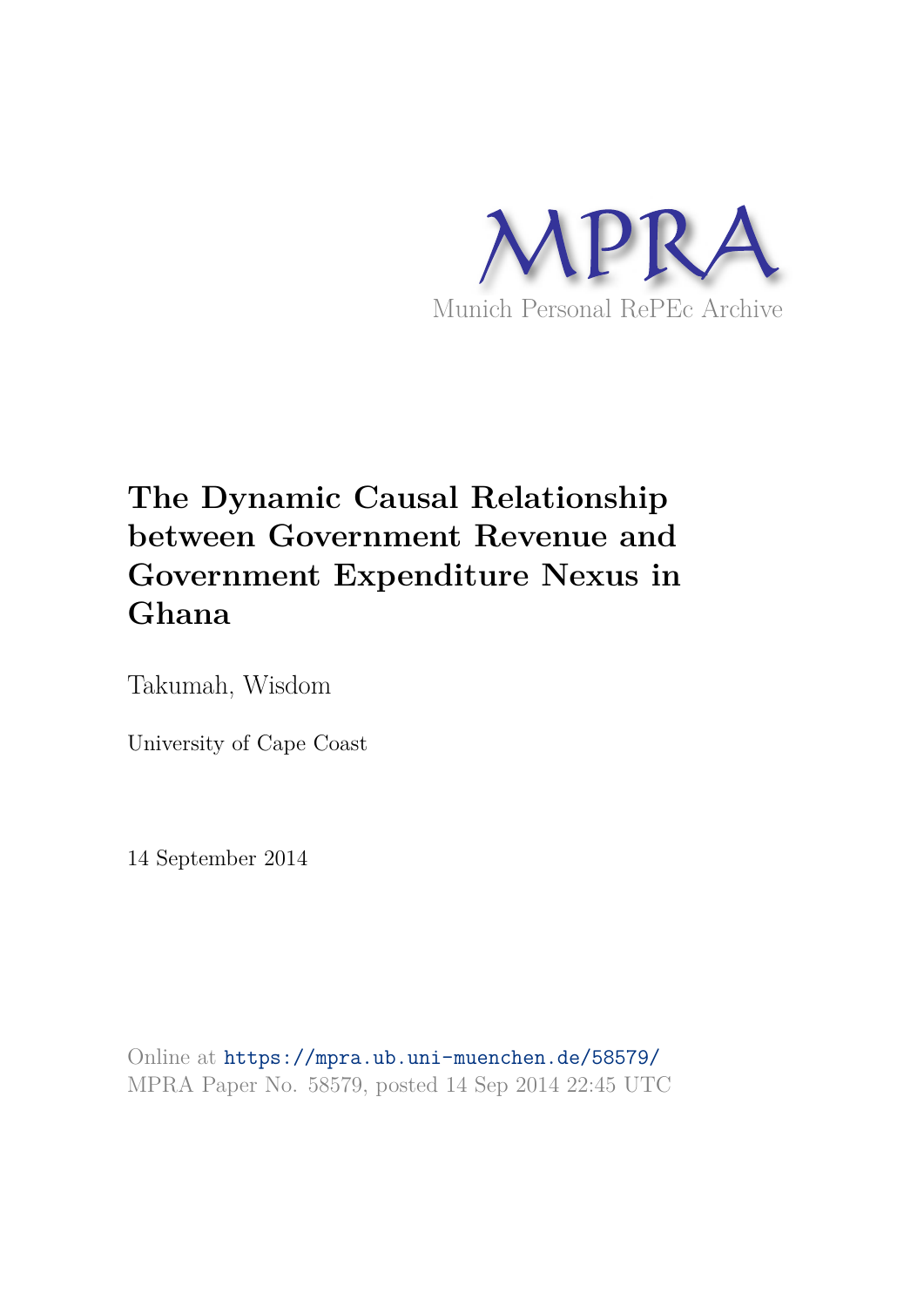# **The Dynamic Causal Relationship between Government Revenue and Government**

## **Expenditure Nexus in Ghana**

 Wisdom Takumah Department of Economics University of Cape Coast Cape Coast. Ghana. wtakumah@yahoo.com/wtakumah@gmail.com

#### **Abstract**

The relationship between government revenue and government expenditure has been an important topic in public economics, given its relevance for policy especially with respect to the budget deficit. The purpose of this paper is to investigate the relationship between government revenue and government expenditure in Ghana for the period of 1986 - 2012. We include GDP as a control variable into the model. Data properties were analyzed to determine their stationarity using the DF-GLS and PP unit root tests which indicated that the series are I(1). We find a cointegration relationship between government revenue and government expenditure. The causality tests indicate that there is a bidirectional causal relationship between government expenditure and revenues in both the long and the short run hence confirming the *Fiscal synchronization*  hypothesis. The policy implication of the results suggests that there is interdependence between government expenditure and revenues. The government makes its expenditure and revenues decision simultaneously. Under this scenario the fiscal authorities of these countries with budget deficits should raise revenues and decrease spending simultaneously in order to control their budget deficits.

**Keywords:** Government revenue, Government expenditure; Cointegration; Causality, Budget Deficit, Fiscal synchronization, Fiscal policy.

**JEL classification**: C32; E62;H20; H50;H62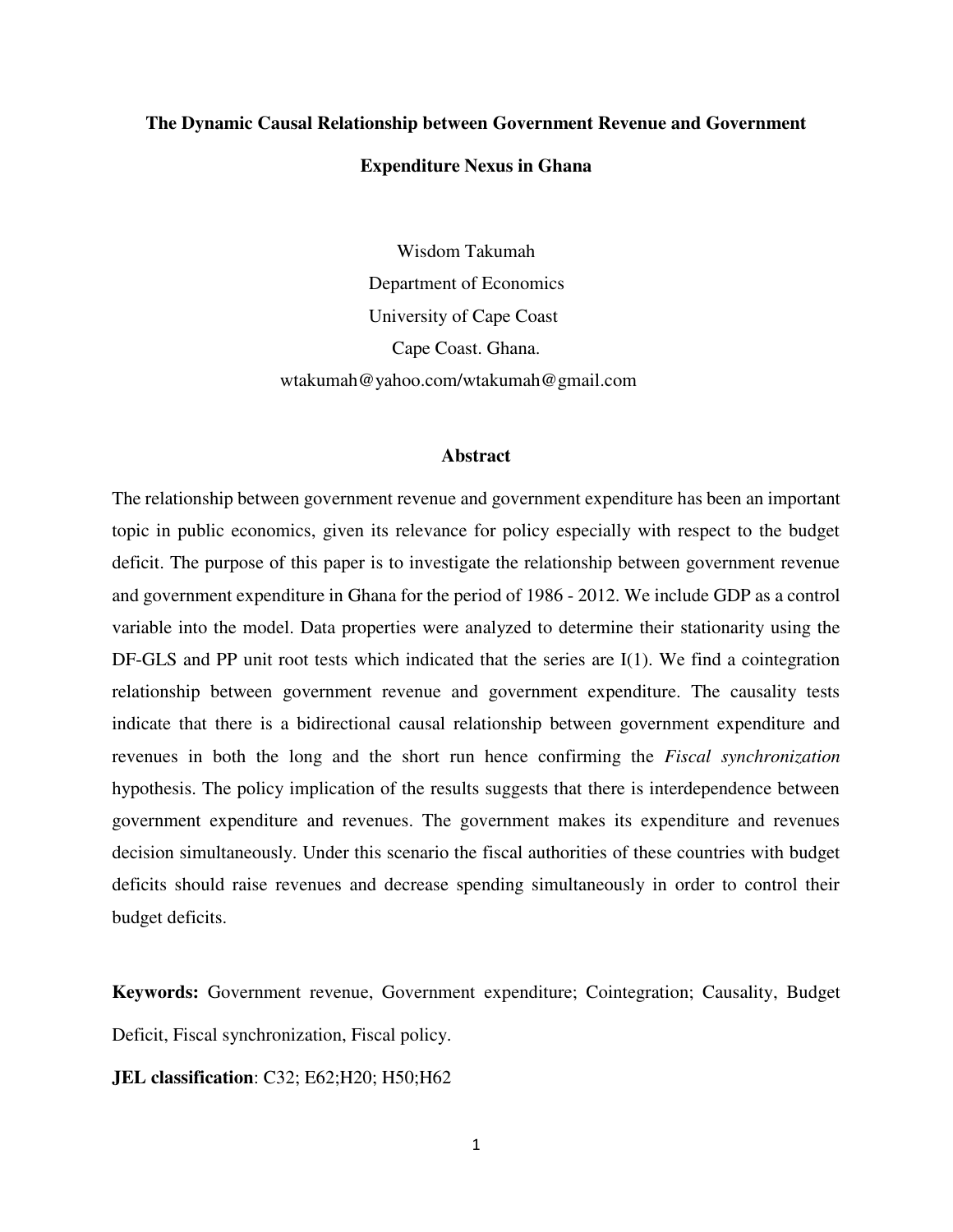#### **1. Introduction**

The relationship between government expenditure and government revenue has attracted significant interest because sound fiscal policy is important to promote price stability and sustain growth in output and employment (Narayan & Narayan, 2006). Since independence, fiscal policy plays a big role to attain various development goals such as growth, equity and employment in Ghana. These goals have been achieved by various state led investment policy and various redistribution policy using different tax and expenditure policies and activities of state and central government.

Fiscal policy is regarded as an instrument that can be used to lessen short-run fluctuations in output and employment in many debates of macroeconomic policy. It can also be used to bring the economy to its potential level. If policymakers understand the relationship between government expenditure and government revenue, without a pause government deficits can be prevented. This is due to the fact that the relationship between government revenue and expenditure has an impact on the budget deficit. The causal relationship between government revenue and expenditure has remained an empirically debatable issue in the field of public finance, (Eita & Mbazima, 2008).

Over the last four decades, different studies have focused on different countries, time periods, proxy variables and different econometric methodologies to explore the relationship between government revenues and expenditures. The empirical outcomes of these studies have been varied and sometimes found to be conflicting results. The results seem to be different on the direction of causality. The policy implications of these relationships can be significant depending upon what kind of causal relationship exists between these variables.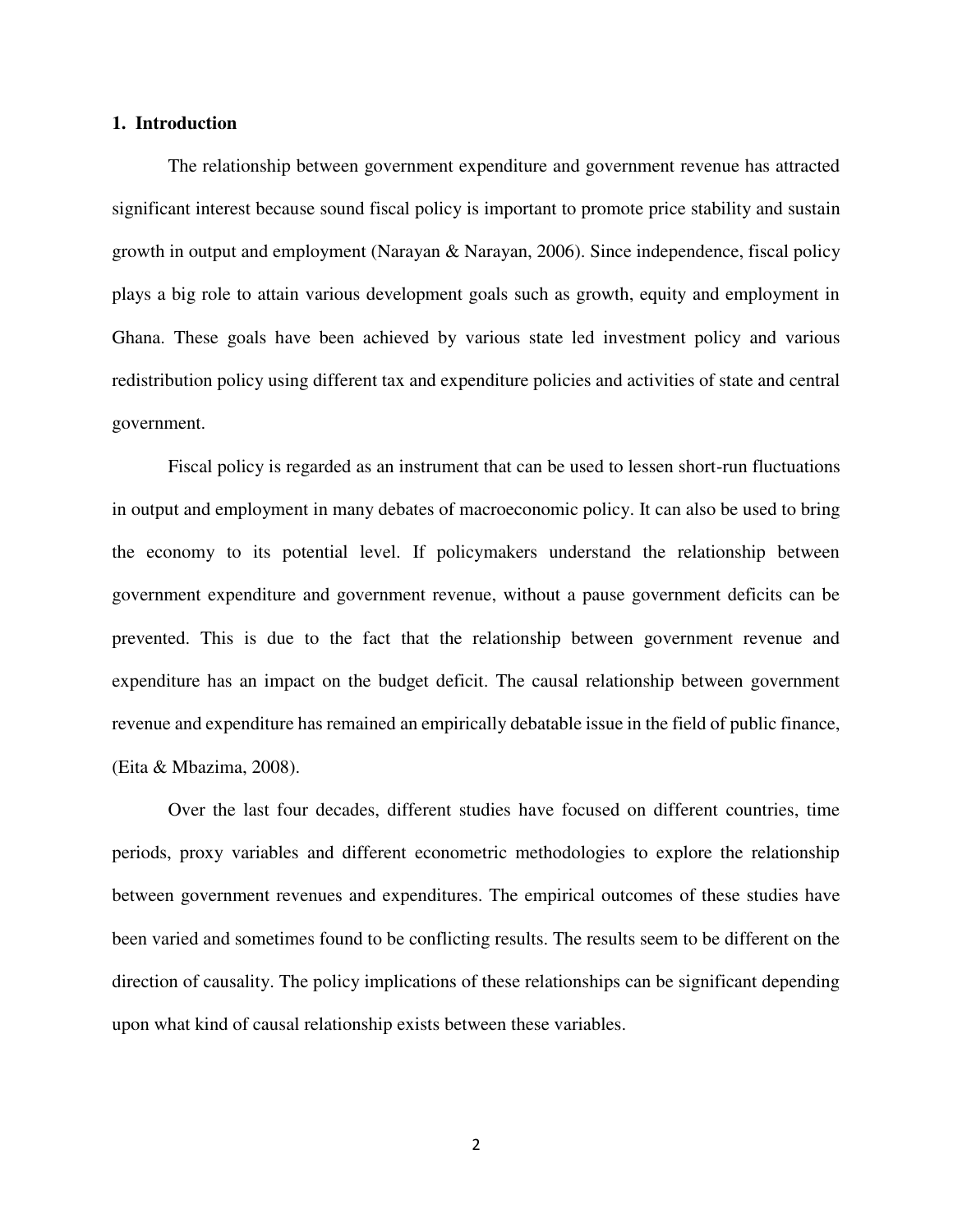The focus of this paper is to examine the causal relationship between government revenues and government expenditures in the case of Ghana and test whether government revenue causes government expenditure or whether the causality runs from government expenditure to government revenue, and if there is bidirectional causality. This study is very vital since it verifies the size of government, budget deficit and the structure of taxation and expenditure. The rest of the paper is organized as follows. In the next section, we explain the overview of the theoretical literature for analyzing the government revenue and government expenditure relationship, and review of the empirical literature. Section three (3) discuss methodology adopted explained in section 5. Empirical results will be discussed in section four (4) and section five (5) will provide summary, conclusions and some policy implications.

### **2. Literature Review**

#### **2.1 Theoretical Literature Review**

In this section, theoretical literature is reviewed; thereafter some selected empirical studies in developed and developing countries have been presented. Essentially there are four (4) theoretical studies or schools of thought on the direction of causation between government expenditure and revenue or variables in the budgetary process.

The first school known as *tax -and- spend* school, proposed by Friedman (1978) and Buchanan and Wagner (1978). Friedman (1978) argues that there is a positive causal relationship between government revenue and expenditure. While Buchanan and Wagner (1978) stated that the causal relationship is negative. According to Friedman, increasing taxes will simply lead to more spending. Therefore, decreasing taxes is the appropriate remedy to budget deficits (Keho, 2010, Moalusi, 2004). On the contrary, Buchanan and Wagner (1978) propose an increase in taxes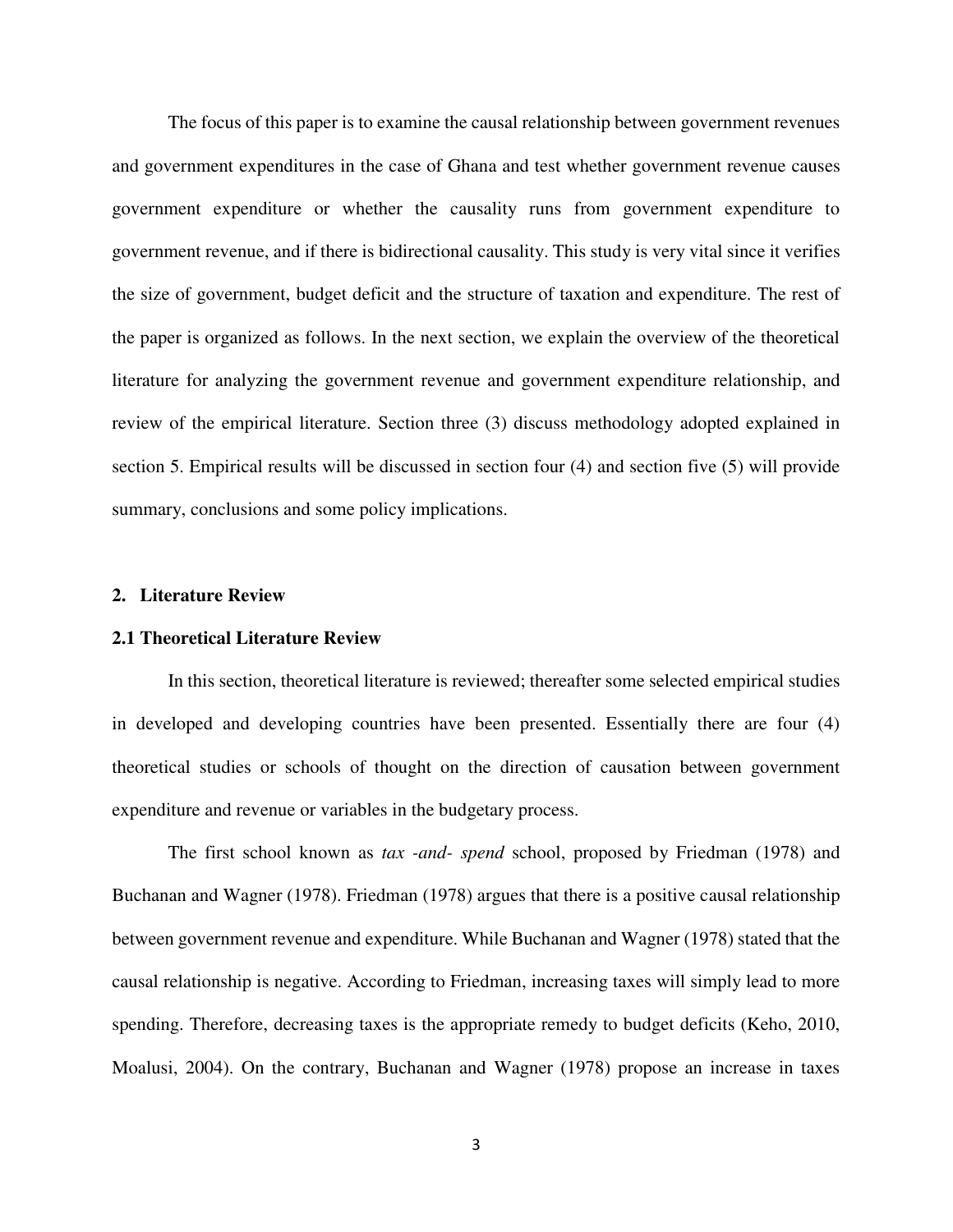revenue as remedy for deficit budgets. Their point of view is that with a decline in taxes the public will perceive that the cost of government programs has fallen.

The second school known as *spend-and-tax* school has been proposed by Peacock and Wiseman (1961). This school advocated that expenditure cause revenue, suggesting that first governments spend and then increase tax revenues as necessary to finance expenditures. The spend-and-tax hypothesis is valid when spending hikes created by some special events such as critical situations, that governments necessitate increasing taxes. As higher spending now will, lead to higher tax later, this hypothesis suggests that spending decreases are the desired solution to reducing budget deficits.

The third school, *fiscal synchronization* hypothesis argues that governments may concurrently change expenditure and taxes, (Meltzer & Richard, 1981; Musgrave, 1966). Typically, government, as a rational agent, equates the marginal cost of taxation with the marginal benefit of government spending. This implies bidirectional causality between government expenditure and revenue (governments take decisions about revenues and expenditures simultaneously).

A fourth hypothesis introduced by Baghestani and McNown (1994) relates to the institutional separation of the expenditure and taxation decisions of government. This perspective suggests that revenues and expenditures are independent of one another. . Here, expenditure would be defined on the basis of the requirements expressed by the citizenry and revenue would depend on the maximum tax burden tolerated by the population. As a result, the achievement of fiscal equilibrium would merely a matter of coincidence. This school is known *fiscal neutrality* school or institutional separation hypothesis.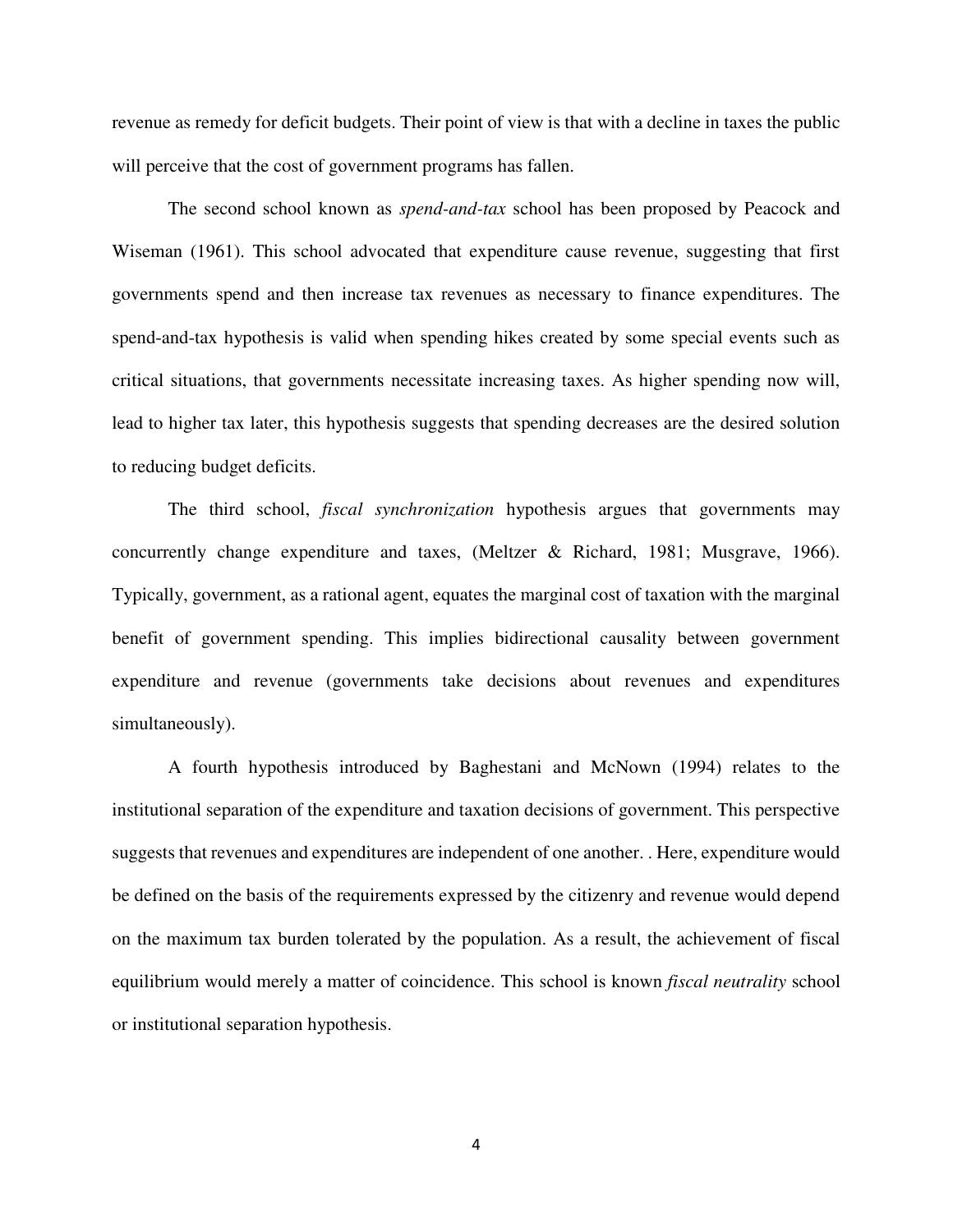## **2.2 Empirical Review**

The empirical literature on the tax-spend debate has yielded mixed results due in part to the various time periods analyzed, lag length specification used, and methodology employed. Generally, the methodology used in these studies has been to test for granger causality within a vector autoregressive model; however, some of the studies test for granger causality within an error-correction framework.

In the case of the United States of America, Blackley (1986), Ram (1988a), Bohn (1991), and Hoover and Shefrin (1992) provide evidence to support the tax-spend hypothesis while Anderson et al. (1986), Von Furstenberg et al. (1986), Jones and Joulfain (1991) and Ross and Payne (1998) find support for the spend-tax hypothesis. The rest of the empirical studies are summarized in Table 1 and Table 2 below.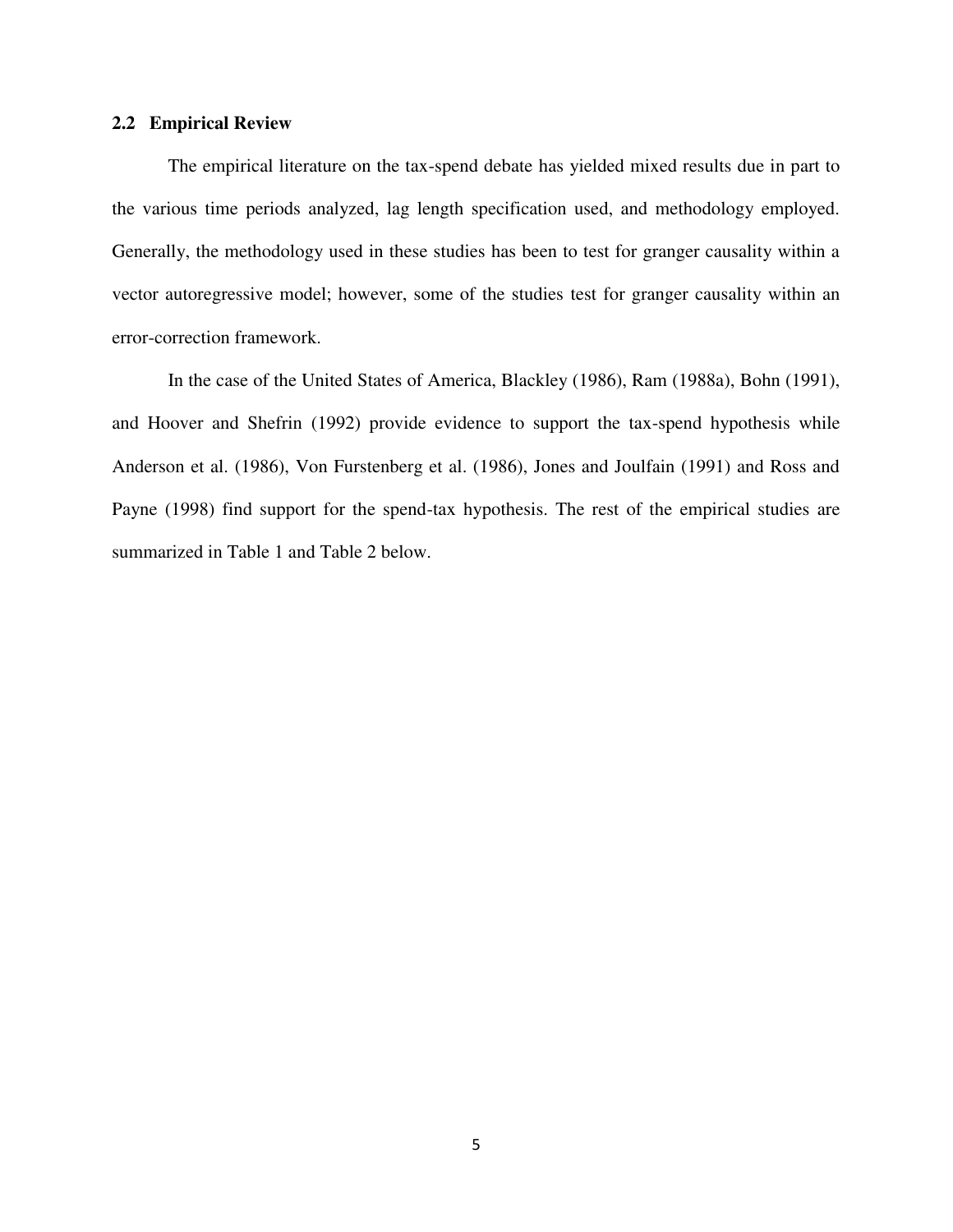| Table 1: Summary of empirical studies for country-specific studies |                                                               |                               |                                         |  |  |  |
|--------------------------------------------------------------------|---------------------------------------------------------------|-------------------------------|-----------------------------------------|--|--|--|
| <b>Authors</b>                                                     | <b>Countries studied and period</b><br><b>Methods adopted</b> |                               | <b>Empirical</b>                        |  |  |  |
| <b>Results</b>                                                     |                                                               |                               |                                         |  |  |  |
| Anderson et al. (1986)                                             | USA (1946-1983)                                               | <b>VAR Methodology</b>        | $GE \rightarrow GR$                     |  |  |  |
| <b>Baghestani and McNown</b>                                       | USA (Quarterly Data 1955-                                     | <b>ECM</b>                    | <b>GR</b> --- <b>GE</b>                 |  |  |  |
| (1994)                                                             | 1989)                                                         |                               |                                         |  |  |  |
| <b>Darrat</b> (1998)                                               | Turkey (1967-1994)                                            | Johansen (1988) Cointegration | $GR \rightarrow GE$                     |  |  |  |
|                                                                    |                                                               | test and ECM                  |                                         |  |  |  |
| Li(2001)                                                           | China (1950-1997)                                             | <b>ECM</b>                    | $GR \leftrightarrow$<br><b>GE</b>       |  |  |  |
| Carneiro et al. (2005)                                             | Guinea-Bissau (1981-2002)                                     | Granger causality test and    | $GE \rightarrow GR$                     |  |  |  |
|                                                                    |                                                               | <b>ECM</b>                    |                                         |  |  |  |
| Nyamongo et al. (2007)                                             | South Africa (October 1994 -                                  | Johansen Cointegration and    | $GR \leftrightarrow$ GE in the long run |  |  |  |
|                                                                    | June 2004)                                                    | VECM Approach                 | GR --- GE in the short run              |  |  |  |
| Eita & Mbazima (2008)                                              | Namibia (1977 - 2007)                                         | VAR, Johansen (1988; 1995)    | $GR \rightarrow GE$                     |  |  |  |
|                                                                    |                                                               | and Granger causality test    |                                         |  |  |  |
| <b>Aslan and Taşdemir (2009)</b>                                   | Turkey (1950-2007)                                            | EG & GH test for              | $GR \leftrightarrow$<br><b>GE</b>       |  |  |  |
|                                                                    |                                                               | Cointegration                 |                                         |  |  |  |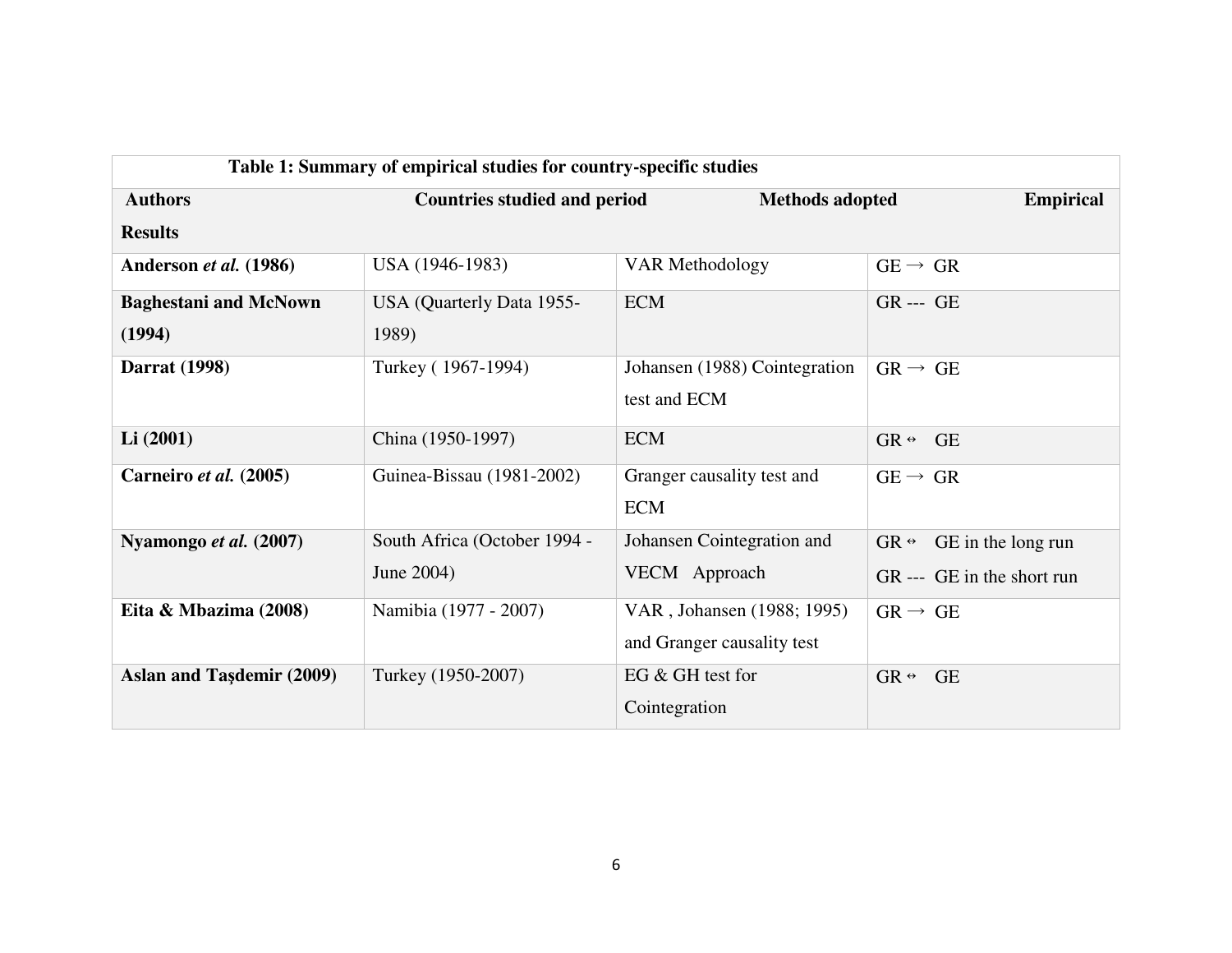| Table 2: Summary of empirical studies for multi-country studies |                                                     |                                                                       |                                                                                                                                                                                                                                                                                                                                                                            |  |  |  |  |
|-----------------------------------------------------------------|-----------------------------------------------------|-----------------------------------------------------------------------|----------------------------------------------------------------------------------------------------------------------------------------------------------------------------------------------------------------------------------------------------------------------------------------------------------------------------------------------------------------------------|--|--|--|--|
| <b>Authors</b>                                                  | <b>Countries studied</b>                            | <b>Method</b>                                                         | <b>Empirical Results</b>                                                                                                                                                                                                                                                                                                                                                   |  |  |  |  |
| Payne (1998)                                                    | Forty-eight states USA<br>$(1942 \text{ to } 1992)$ | EG for Cointegration, ECM                                             | $GR \rightarrow GE$ : twenty-four states<br>$GE \rightarrow GR$ : eight states, $GR \leftrightarrow GE$ : eleven states five<br>remain states failed the diagnostic tests for ECM                                                                                                                                                                                          |  |  |  |  |
| <b>Cheng</b> (1999)                                             | 8 Latin American<br>Countries                       | Hsiao's Granger Causality<br>Method                                   | $GR \rightarrow GE$ : Columbia, the Dominican Republic,<br>Honduras and Paraguay.<br>$GR \leftrightarrow GE$ : Chile, Panama, Brazil and Peru                                                                                                                                                                                                                              |  |  |  |  |
| Fasano and Wang (2002)                                          | 6 Oil-Dependent GCC<br>Countries                    | Johanson cointegration test,<br><b>ECM</b>                            | $GR \rightarrow GE$                                                                                                                                                                                                                                                                                                                                                        |  |  |  |  |
| Chang et al. (2002)                                             | 10 Countries (1951-1996)                            | Johansen(1988), Johansen<br>and Juselius (1990), Granger<br>causality | $GR \rightarrow GE$ : Japan, South Korea, Taiwan, UK, USA. GE<br>$\rightarrow$ GR: Australia and South Africa.<br>$GR \leftrightarrow GE$ : Canada, GR --- GE: New Zealand and<br>Thailand                                                                                                                                                                                 |  |  |  |  |
| Narayan (2005)                                                  | 9 Asian countries                                   | ARDL bounds testing<br>approach, VECM                                 | $GR \rightarrow GE$ : Indonesia (1969–1999), Singapore, Sri<br>Lanka (1960–2000) in the short-run and for Nepal<br>$(1960-1996)$ in both the short- and long-run.<br>$GE \rightarrow GR$ : Indonesia and Sri Lanka<br>GR --- GE: India (1960–2000), Malaysia (1960–1996),<br>Pakistan (1960–2000), Philippines (1960–2000),<br>Thailand (1960-2000), Singapore (1963-1995) |  |  |  |  |
| <b>Wolde-Rufael (2008)</b>                                      | 13 African countries                                | <b>ECM</b> and Granger Causality<br>Test                              | $GR \rightarrow GE$ : Karnataka<br>$GR \leftrightarrow GE$ : Andhra Pradesh and Kerala<br>GR--- GE: Tamil Nadu                                                                                                                                                                                                                                                             |  |  |  |  |
| Afonso and Rault (2009)                                         | 25 European countries<br>$(1960 - 2006)$            | <b>Bootstrap Panel Analysis</b>                                       | GR → GE: Germany, Belgium, Austria, Finland, UK,<br>and for several EU New Member. $GE \rightarrow GR$ : Italy,<br>France, Spain, Greece, and Portugal                                                                                                                                                                                                                     |  |  |  |  |
| Chang and Chiang (2009)                                         | 15 OECD countries<br>$(1992 - 2006)$                | Panel Cointegration and<br><b>Panel Granger Causality</b>             | $GR \leftrightarrow GE$                                                                                                                                                                                                                                                                                                                                                    |  |  |  |  |

Source: Authors compilation

Notes:

1. GE  $\rightarrow$  GR: means that the causality runs from government expenditure to government revenue (spend and tax hypothesis).

2.  $GR \rightarrow GE$ : means that the causality runs from government revenue to government expenditure (tax and spend hypothesis).

3.  $GR \leftrightarrow GE$ : means that the bidirectional causality between government revenue and government expenditure (Fiscal synchronization hypothesis).

4. GR --- GE: means that no causality exists between government revenue and government expenditure (fiscal neutrality hypothesis).

5. Abbreviations are defined as follows: VAR=Vector Autoregressive Model, VEC=Vector Error Correction Model, ARDL=Auto Regressive Distributed. Lag, ECM=Error Correction Model, GDP=Real Gross Domestic Product, EG: Engle-Granger cointegration test & GH: Gregory-

Hansen Cointegration test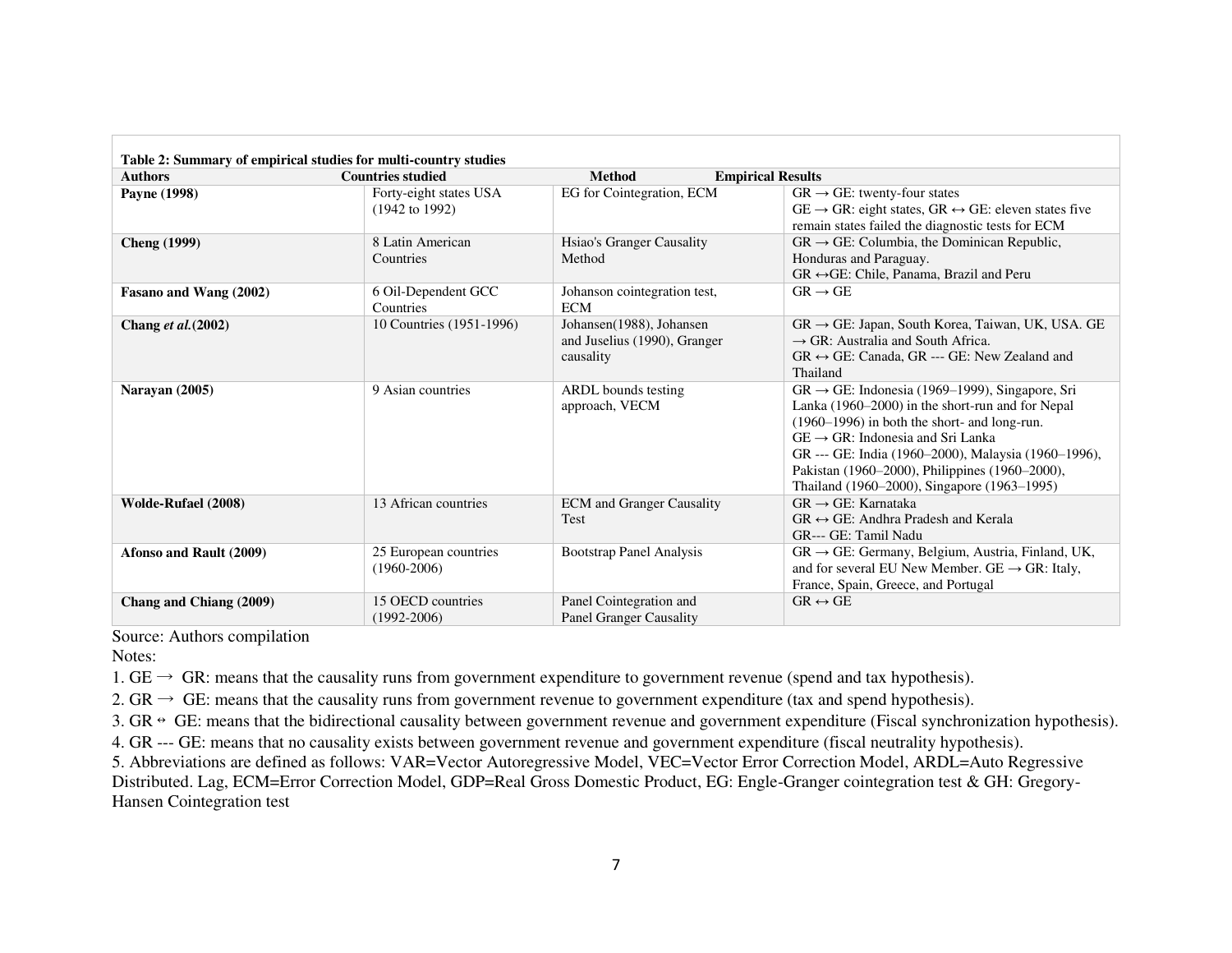#### **3. Methodology**

### **3.1. Data**

The study uses annual time series data and covers the period 1986 to 2012. We select these period because time series data on government revenue and government expenditure is only available for these period. The data are obtained from World Development Indicators (WDI) 2013, compiled by the World Bank. Real GDP per capita (constant 2000 US\$) was used to proxy economic growth. Total government revenue, total government expenditure and real GDP are the three variables used in the estimation. The logarithm of the real government expenditures, government revenues and real GDP were used in the empirical analysis. The transformation of the series to logarithms is intended to eliminate the problem of heteroskedasticity.

#### **3.2 ARDL Bounds Testing Procedure for Cointegration**

To examine the long-run relationship between government revenue, government expenditure and economic growth, we employ the ARDL bounds testing procedure to cointegration, proposed by proposed by Pesaran and Shin (1999), which was subsequently generalised by Pesaran et al. (2001). Following recent studies (see Odhiambo, 2009 and 2014), we formulated our empirical ARDL model as:

$$
\Delta ln Y_t = \alpha_0 + \sum_{i=1}^n \alpha_{1i} \Delta ln Y_{t-i} + \sum_{i=0}^n \alpha_{2i} \Delta ln G E_{t-i} + \sum_{i=0}^n \alpha_{3i} \Delta ln G R_{t-i} + \alpha_4 ln Y_{t-1} + \alpha_5 ln G E_{t-1} + \alpha_6 ln G R_{t-1} + \epsilon_t
$$
(1)

$$
\Delta ln G E_t = \rho_0 + \sum_{i=1}^n \rho_{1i} \Delta ln G E_{t-i} + \sum_{i=0}^n \rho_{2i} \Delta ln G R_{t-i} + \sum_{i=0}^n \rho_{3i} \Delta ln Y_{t-i} + \rho_4 ln Y_{t-1} + \rho_5 ln G E_{t-1} + \rho_6 ln G R_{t-1} + \epsilon_t \tag{2}
$$

$$
\Delta lnGR_t = \beta_0 + \sum_{i=1}^n \beta_{1i} \Delta lnGR_{t-i} + \sum_{i=0}^n \beta_{2i} \Delta lnY_{t-i} + \sum_{i=0}^n \beta_{3i} \Delta lnGE_{t-i} + \beta_4 lnY_{t-1} + \beta_5 lnGE_{t-1} + \beta_6 lnGR_{t-1} + \epsilon_t
$$
 (3)

Where  $lnY_t$ ,  $lnGE_t$ , and  $GR_t$  are the logarithms of real GDP per capita, government expenditure consumption, and government revenue, respectively;  $\alpha$ ,  $\beta$ , and  $\rho$  are the parameters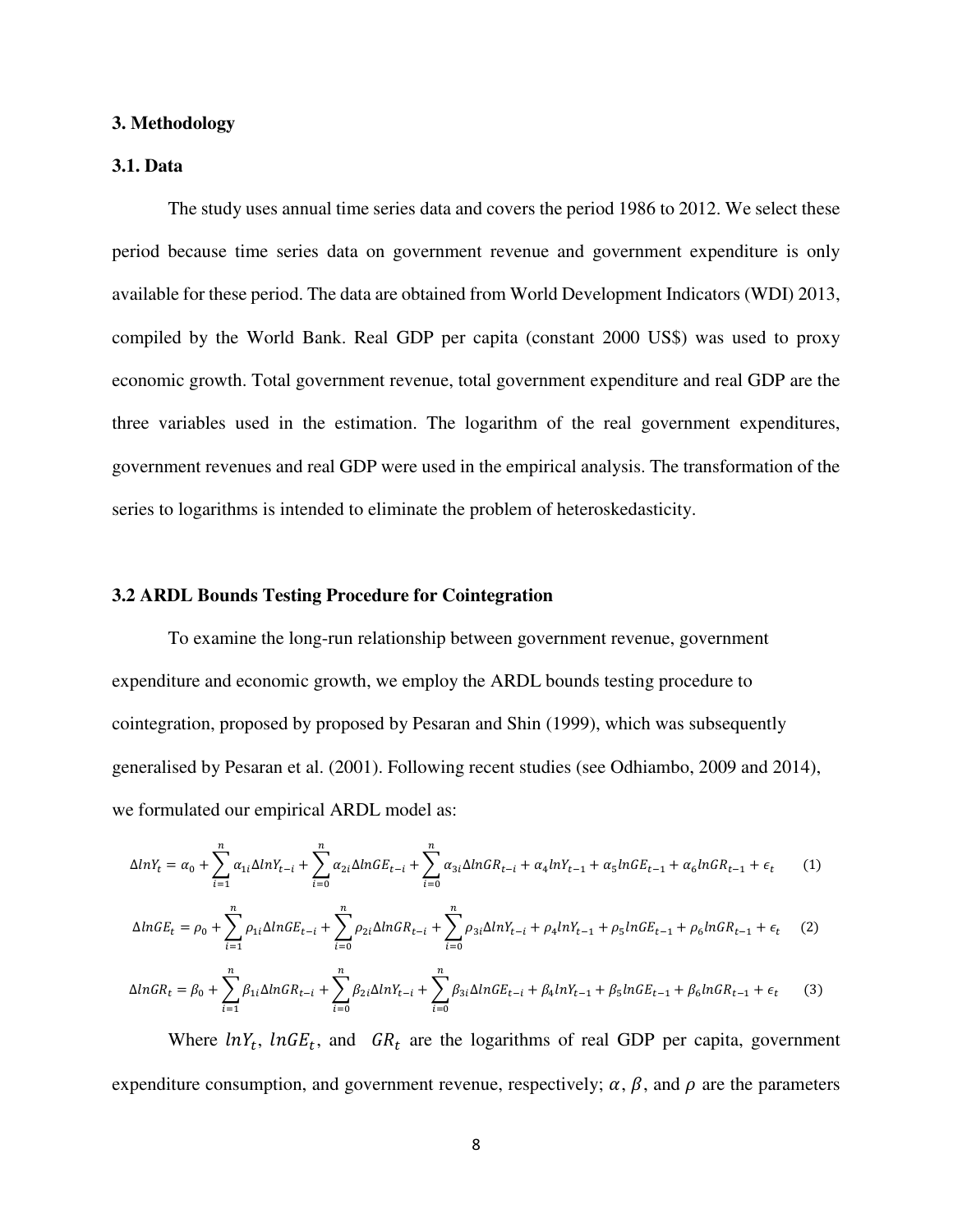of the model;  $\Delta$  is the first difference operator; *t* is the time period; and  $\epsilon_t$  is error term and assumed to be *iid*. The paper favors the ARDL bounds testing procedure for cointegration because: it has better finite sample properties and thus outperforms the Engle Two Step and the Johansen procedures in small samples (see Pesaran et al. 2001; Narayan and Smyth, 2005; Odhiambo, 2009); its estimates are robust even in the presence of endogeniety, whereas the Engle Two Step and Johansen procedures are biased under such circumstance; also the ARDL bounds testing procedure could be performed irrespective of whether the variable are  $I(0)$ ,  $I(1)$  or mixed, unlike the other tests (see Pesaran and Shin, 1999).

The ARDL bounds testing procedure for cointegrating relationships follows a non-standard asymptotic *F*-distribution under the null hypothesis that there exist a minimum of one cointegrating vector. Two sets of critical values are constructed by Pesaran et al. (2001) under this null hypothesis. The first set of critical values is constructed under the assumption that variables in the ARDL model are integrated of order zero, I(0). The second set of critical values is constructed under the assumption that variables in the model are integrated of order one, I(1). We fail to reject the null hypothesis of no cointegration relationship when the *F-*statistic falls below the lower bound. Similarly, we reject the null hypothesis of no cointegration when the calculated *F-*statistic is greater than the upper bound. However, the test is inconclusive when the *F-*statistic falls between the lower and upper bounds.

The bounds procedure has several advantages over alternatives such as the Engle and Granger (1987) two-step residual-based procedure because the bounds procedure can be applied to models consisting of variables with an order of integration less than or equal to one. This approach, hence, rules out the uncertainties present when pre-testing the order of integration. Also, the Conditional Error Correction Model (CECM) is likely to have better statistical properties than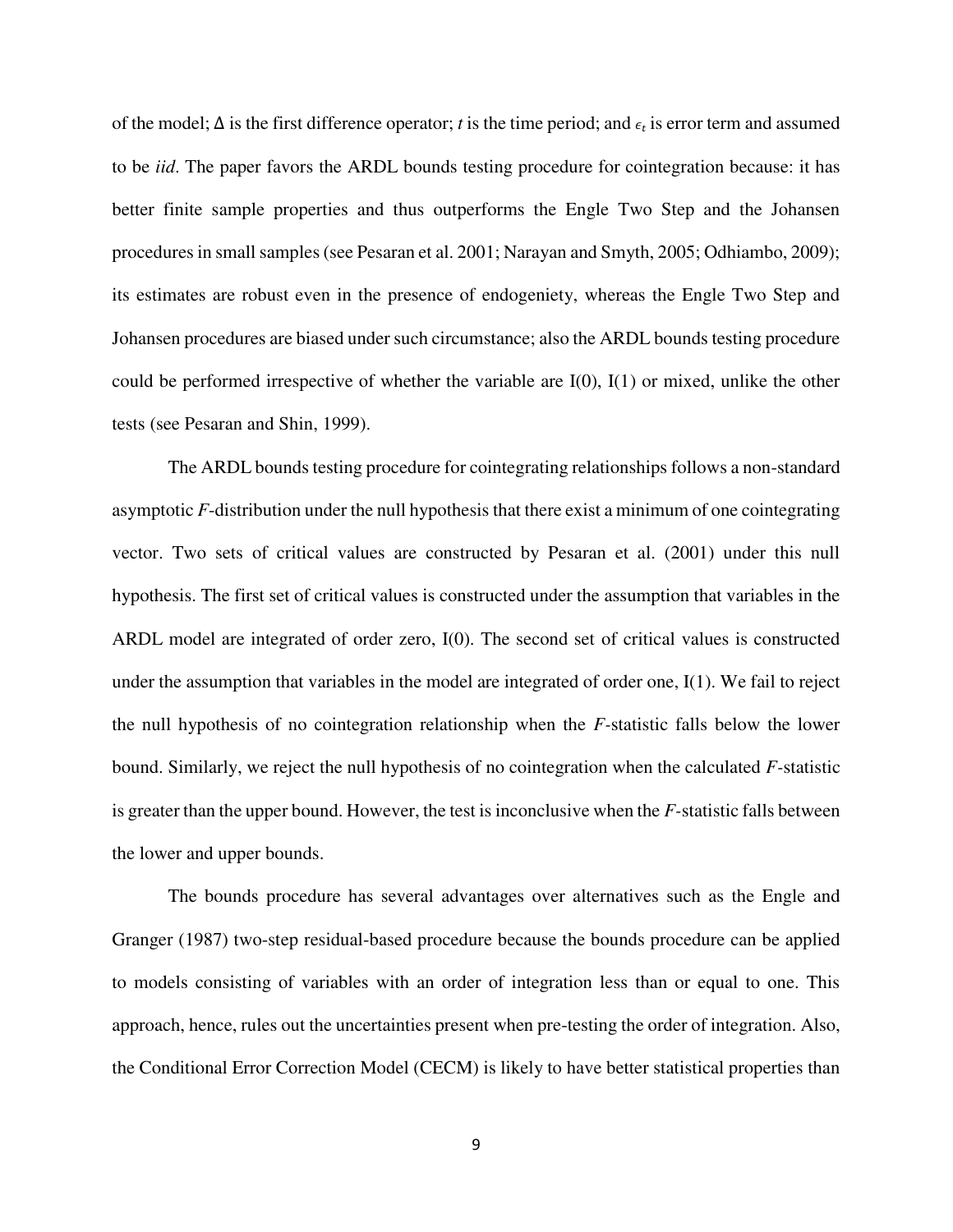the two-step Engle–Granger method because unlike the Engle–Granger method the CECM does not push the short-run dynamics into the residual terms (Banerjee *et al.*, 1993, 1998).

#### **3.3 Specification for the Granger Causality Test**

In order to examine the short- and long-run causal linkages between government revenue, government expenditure and economic growth, the study has specified in line with previous works (see Narayan and Smyth, 2005; Odhiambo, 2009), the model

$$
\Delta ln Y_t = \gamma_0 + \sum_{i=1}^n \gamma_{1i} \Delta ln Y_{t-i} + \sum_{i=0}^n \gamma_{2i} \Delta ln G E_{t-i} + \sum_{i=0}^n \gamma_{3i} \Delta ln G R_{t-i} + E C M_{t-1} + \mu_t
$$
\n(4)

$$
\Delta ln G E_t = \theta_0 + \sum_{\substack{i=1 \ n}}^n \theta_{1i} \Delta ln G E_{t-i} + \sum_{\substack{i=0 \ n}}^n \theta_{2i} \Delta ln G R_{t-i} + \sum_{i=0}^n \theta_{3i} \Delta ln Y_{t-i} + E C M_{t-1} + \mu_t
$$
(5)

$$
\Delta lnGR_t = \delta_0 + \sum_{i=1}^n \delta_{1i} \Delta lnGR_{t-i} + \sum_{i=0}^n \delta_{2i} \Delta lnY_{t-i} + \sum_{i=0}^n \delta_{3i} \Delta lnGE_{t-i} + ECM_{t-1} + \mu_t
$$
 (6)  
Where all variables and parameters retain the definitions provided in the previous

specification.  $ECM_{t-1}$  is the error-correction term of the immediate period before *t*; this term. The Granger-causality tests are examined by testing whether all the coefficients of lagged difference of the variables are statistically different from zero as a group based on a standard *F-*test and/or the coefficient of the error correction is also significant (denoting long-run causation). The *F-*tests on the differenced explanatory variables depict the short-term causal effects, whereas the significance or otherwise of the lagged error correction term denotes whether there is a long-run relationship, (Narayan, 2005; Odhiambo, 2009).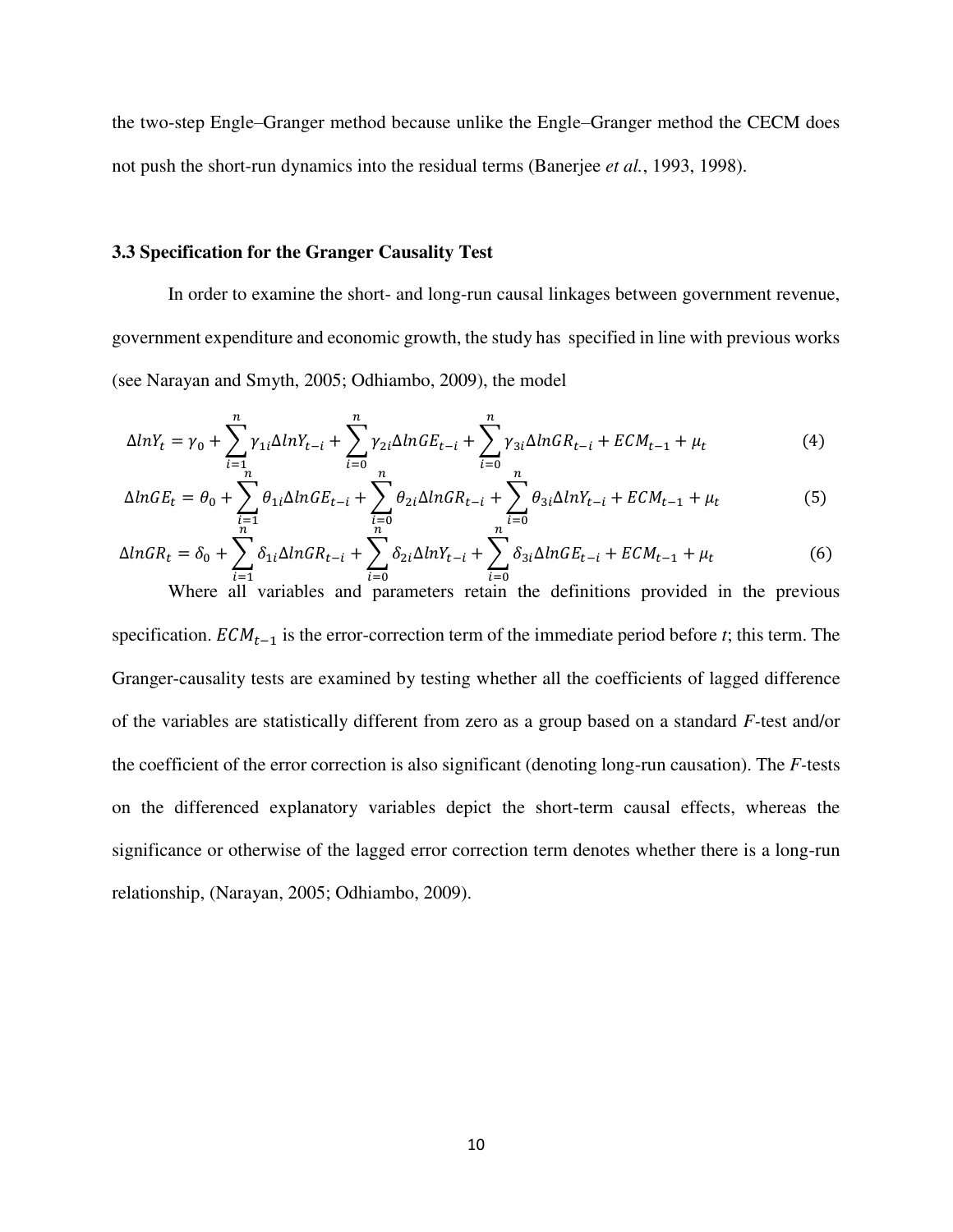### **4. Analysis of Variables and Estimations**

### **4.1 Stationarity Test**

The first step towards investigating the causal relationship between electricity consumption and economic growth in the ARDL framework is to test for the stationary<sup>1</sup> properties of electricity consumption, inflation, and real GDP per capita. Standard inferences can only be made when the variables in the model are not integrated (or are stationary). Besides, the ARDL bounds testing procedure only works when variables are integrated of order zero or one (see Pesaran et al., 2001). Unit root tests were design to investigate the stationary properties of time series observations. This study used Phillips-Perron (PP) test, and Dickey-Fuller Generalised Least Squares (DF-GLS) test to examine the unit root properties of the variables. These two tests were chosen because they are able to control for serial correlation when testing for unit roots. The test for unit roots of the variables in levels in Table 3, indicated that the null hypothesis of unit roots could not be rejected. However, the first difference of variables, presented in Table 4, were found to be stationary at 5% level of significance for both tests. The variables are said to be, therefore, integrated of order one.

|          |           | Phillips-Perron |           | DF-GLS    |  |  |
|----------|-----------|-----------------|-----------|-----------|--|--|
| Variable | No Trend  | Trend           | No Trend  | Trend     |  |  |
| lnY      | $-1.3492$ | $-2.5104$       | $-1.1891$ | $-1.9632$ |  |  |
| lnGE     | $-1.8706$ | $-2.3624$       | $-1.5571$ | $-2.4651$ |  |  |
| lnGR     | $-1.6868$ | $-2.3624$       | $-1.2127$ | $-1.9225$ |  |  |

**Table 3:** Test for Unit Roots in At Levels

ı

<sup>&</sup>lt;sup>1</sup>A variable is said to be stationary when it has no unit root and its moments do not depend on time (See Enders, 2004)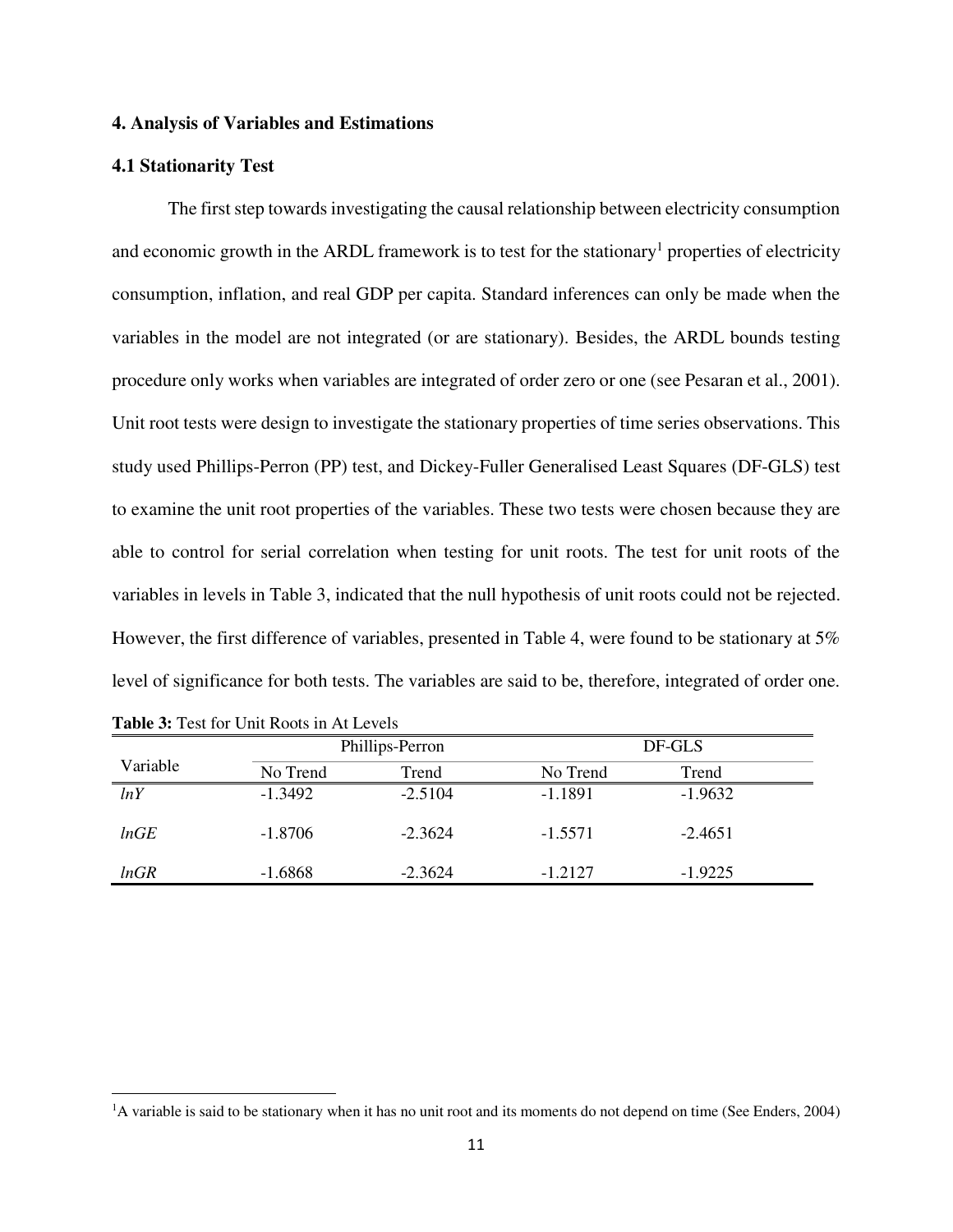|                  | Phillips-Perron |            | DF-GLS     |            |  |
|------------------|-----------------|------------|------------|------------|--|
| Variable         | No Trend        | Trend      | No Trend   | Trend      |  |
| $\triangle lnY$  | $-4.137**$      | $-5.157**$ | $-4.675**$ | $-3.163**$ |  |
| $\Lambda ln GE$  | $-9.720**$      | $-9.672**$ | $-4.280**$ | $-4.475**$ |  |
| $\triangle lnGR$ | $-4.763**$      | $-4.721**$ | $-4.257**$ | $-3.652**$ |  |

**Table 4:** Test for Unit Roots in First Difference

Truncation lag for DF-GLS is based Schwert criterion

Truncation lag for Phillips-Perron is based on Newey-West bandwidth

\*\* denotes significance at 5% level

#### **4.2 Results of ARDL Bounds Test for Cointegration**

The ARDL bounds testing procedure was used to examine the potential long-run relationships between these variables. To do this, we used the Schwarz Bayesian Criterion (SBC) to establish the optimal lags of our ARDL specifications above. From the SBC, the optimal lags deemed appropriate, not reported here, were found to be 2, 1, and 2 for equations (1), (2), and (3), respectively.

Pesaran et al. (2001) emphasized that an *F*-test on lagged level explanatory variables in equations (1) to (3) would suffice to examine whether or not there was cointegration relationships between the variables. Using the optimal lags, we performed an *F*-test on equations (1) to (3) and reported the results in Table 5.

The results show that the *F*-statistic, 4.71, calculated for equation (1) was more than the lower bound value at 1%, 5%, and 10% levels of significance. To verify this, we estimated the long-run error-correction model. The results, not reported, show that the error-correction term was negative and significant. So for equation (1), the conclusion was that *lnY* is a cointegrating vector. Thus, the null hypothesis of no level effects or cointegration was rejected, in that case. In equation (2), the government expenditure equation, the *F*-statistic, 4.18, was clearly greater than the upper bound value at 10% level of significance. This implied that the null hypothesis of no cointegration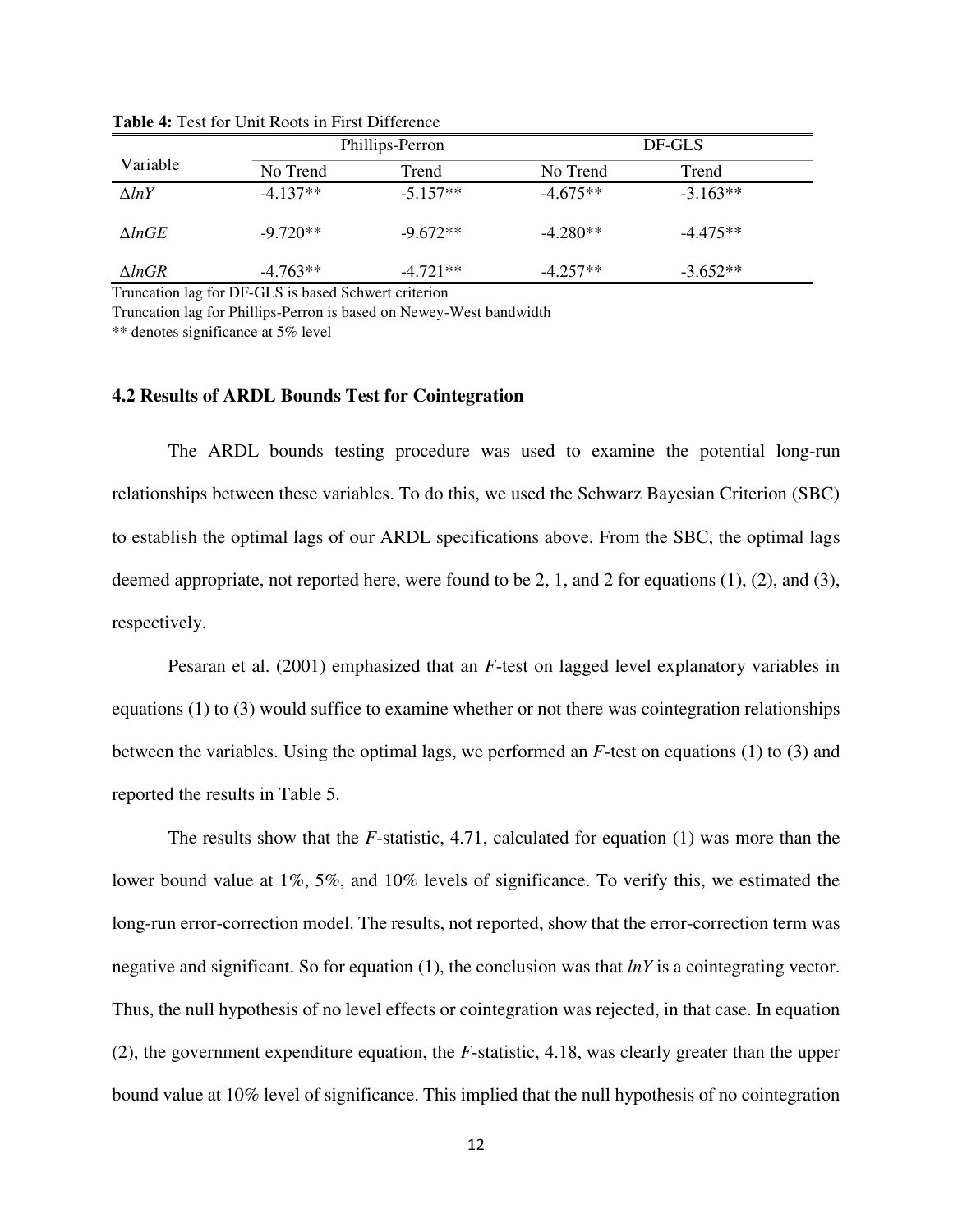was rejected. Therefore, government expenditure, government revenue, and economic growth were said to be cointegrated; the cointegrating vector was *lnGE*. Finally, the *F-*statistic, 4.59, estimated for equation (3), the government revenue equation, was greater than the upper bound value at 5% and 10% levels of significance. There was, therefore, evidence against the null hypothesis of no cointegration. So the null hypothesis is rejected; hence *lnGR* is a cointegrating vector.

| Dependent Variable                                            | <b>Function</b> |                 | F-statistic |         |      |        |
|---------------------------------------------------------------|-----------------|-----------------|-------------|---------|------|--------|
| lnY                                                           | lnY(lnGE, lnGR) |                 | 4.71        |         |      |        |
| lnGE                                                          |                 | lnGE(lnY, lnGR) |             | $4.18*$ |      |        |
| lnGR                                                          | lnGR(lnY, lnGE) |                 | $4.59**$    |         |      |        |
|                                                               |                 |                 |             |         |      |        |
| Asymptotic critical values for                                | $1\%$           | $1\%$           | 5%          | $5\%$   | 10%  | $10\%$ |
| unrestricted intercept and no trend                           | I(0)            | I(1)            | I(0)        | I(1)    | I(0) | I(1)   |
| reported from Table CI(iii) p. 300 of<br>Pesaran et al., 2001 | 4.29            | 5.61            | 3.23        | 4.35    | 2.72 | 3.77   |

**Table 5:** ARDL Bounds Test for Cointegration

\* and \*\* imply significance at 10% and 5% levels, respectively

## **4.3 Results of the Granger Causality Test**

After establishing cointegrating relationships between economic growth, government expenditure and government revenue, the natural step was to test the direction of causal relationships between these variables. This was done in two steps. In the first step, we test how the lagged differenced explanatory variables affect the dependent variable in order to established short-run causality using the Wald test (*F*-test). In the second step, we test for the significance of the lagged error-correction terms,  $ECM_{t-1}$ , in order to establish long-run causality between the explanatory variables and the dependent variable using the *t*-test. Our results for the causality test are reported in Table 6 below.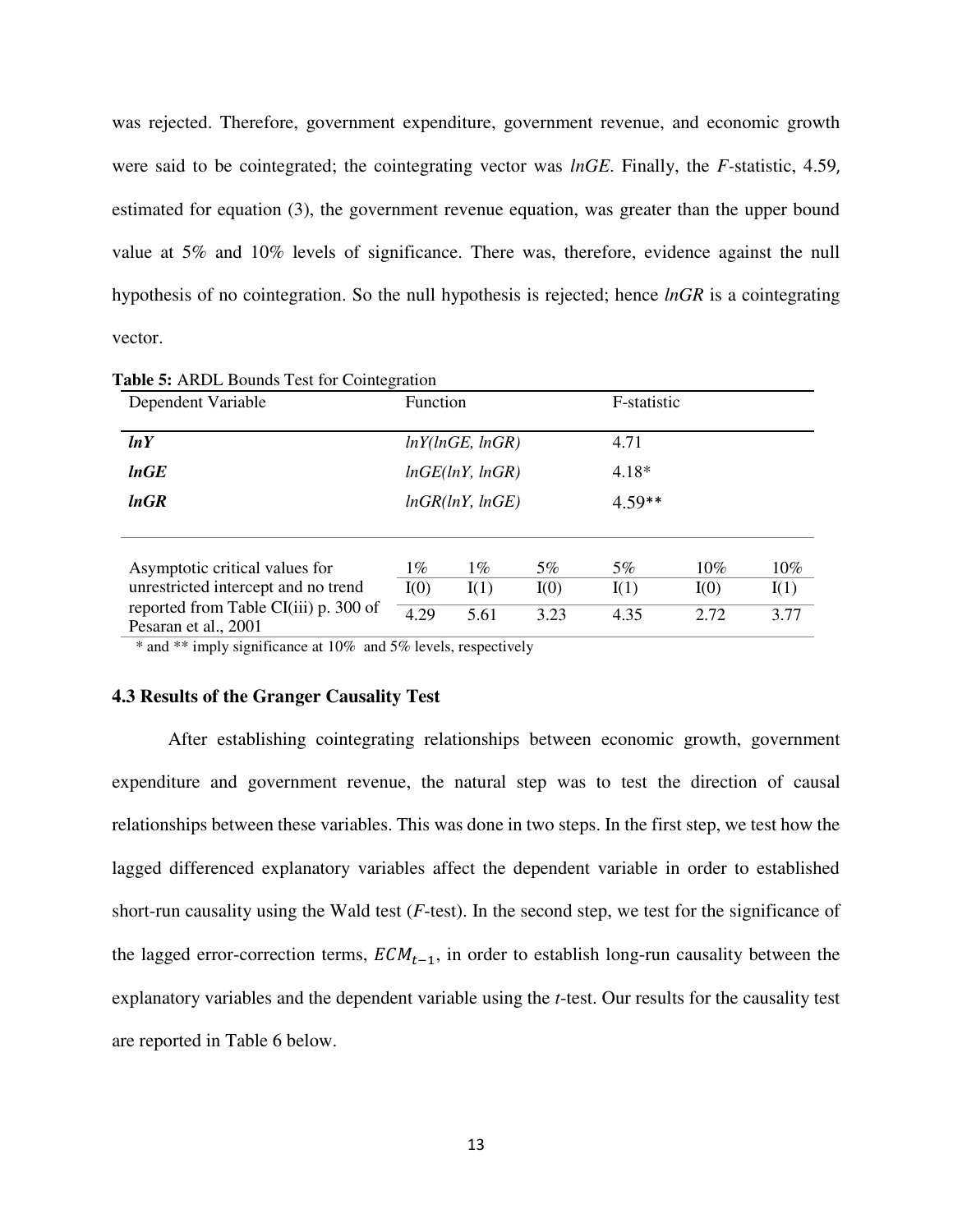The results in Table 6 show that there exist a bidirectional short- and long-run causal flow from government revenue to government expenditure in Ghana. This can be seen from the *p-value* of 0.012 and 0.026 associated with the joint significance test of government revenue and government expenditure equation presented in Table 6. The long-run causal flow from government revenue to government spending was supported by the negativity and significance of the errorcorrection term in the government revenue equation, equation (6). This results supports the *fiscal synchronization* hypothesis implying that expenditure decisions are not made in isolation from revenue decisions.

This results are consistent with the findings of Shah and Baffes (1994) for Argentina and Mexico, Ewing and Payne (1998) for some Latin American countries, Li (2001) and and Chang and Chiang (2009). This outcome suggests that fiscal policymakers should set revenues and expenditures simultaneously. However, the one period lagged error correction term measures budgetary disequilibrium. The other results show that there was a distinct unidirectional short- and long-run causal flow from government expenditure to economic growth. This could be seen by the *p-value* of 0.0257 associated with the joint significance test of government expenditure equation in Table 6.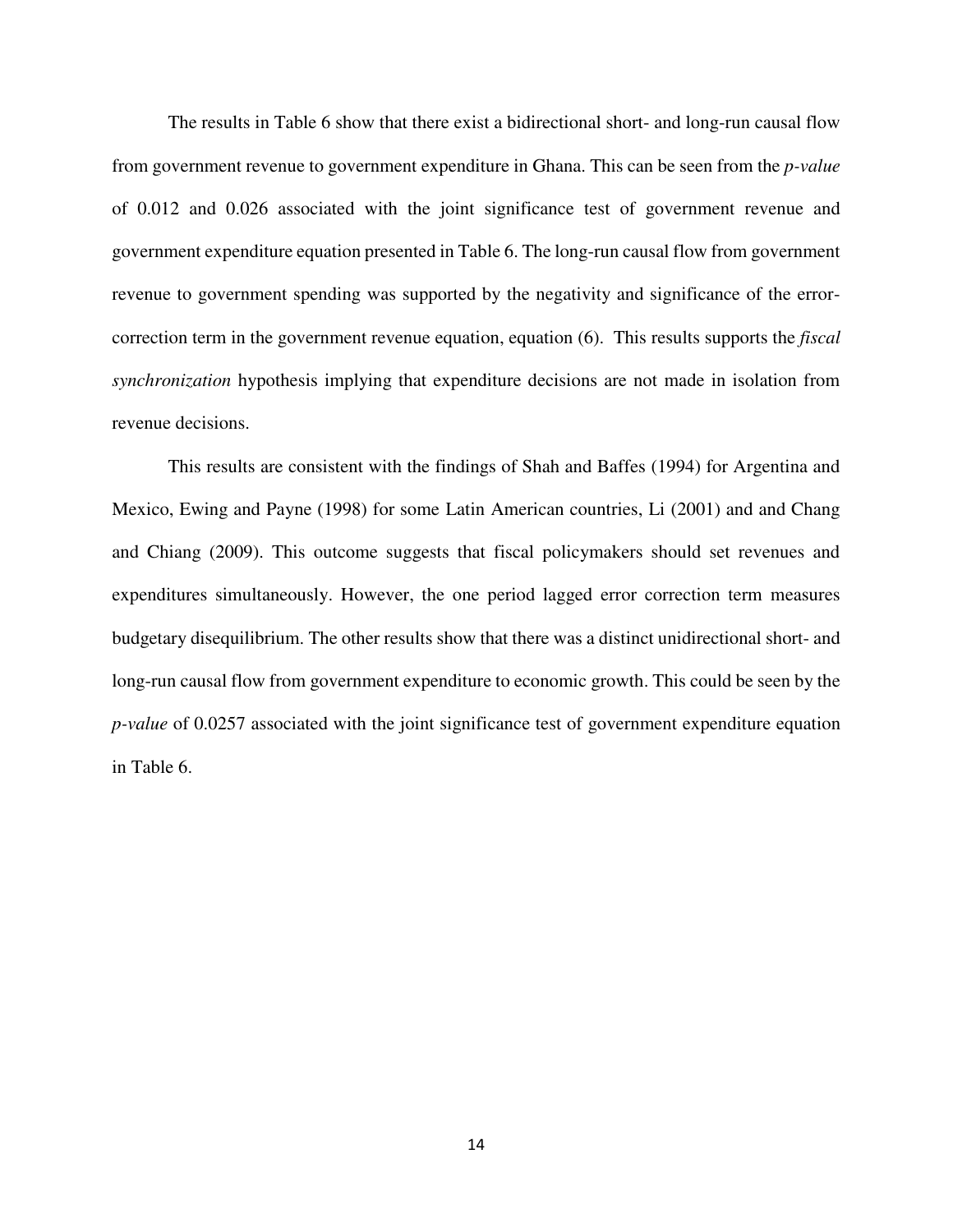|                   | $\overline{W}\text{-statistics}$ [P-value] | $\overline{\text{Coefficient}[\text{P} \text{ Values}]}$ |                   |                     |
|-------------------|--------------------------------------------|----------------------------------------------------------|-------------------|---------------------|
|                   |                                            |                                                          |                   |                     |
|                   | $\Delta lnY$                               | $\Delta lnGR$                                            | $\triangle ln GE$ | $ECM_{t-1}$         |
| $\Delta lnY$      |                                            | 1.252[0.465]                                             | 0.0218[0.978]     |                     |
| $\triangle lnGR$  | 2.588[0.274]                               | -----                                                    | 9.175[0.012]      | $-0.3261[0.0198]*$  |
| $\triangle ln GE$ | 5.168[0.0257]                              | 5.350 $[0.026]$                                          |                   | $-0.2476[1.0363]**$ |
|                   |                                            |                                                          |                   |                     |

**Table 6:** Granger Causality between Government Expenditure and Revenue

\* and \*\* imply significance at 10% and 5% levels, respectfully.

## **5. Conclusion**

This study re-examined an important subject between government expenditure and revenue in the area of public economics, also the study attempts to answer one critical question. Is there a causal relationship between government expenditure and government revenue in Ghana? We investigated this issue by applying the bound testing approach to cointegration, ARDL and the causality test. Analyzing data properties using the ADF and PP unit root tests indicating that the series are I(1). We find a cointegration relationship between government revenue, expenditure and GDP; all variables in real per capita form. However, applying the ECM version of the ARDL model shows that the error correction coefficient, which determines the speed of adjustment, has an expected and highly significant negative sign. The results indicated that deviation from the long-term growth rate in government expenditure (revenue) is corrected by approximately 25(32.6) percent in the following year. We found the estimated model passes a battery of diagnostic tests and the graphical evidence (CUSUM and CUSUMQ figures) in appendix A and B suggest that the models are stable during the sample period.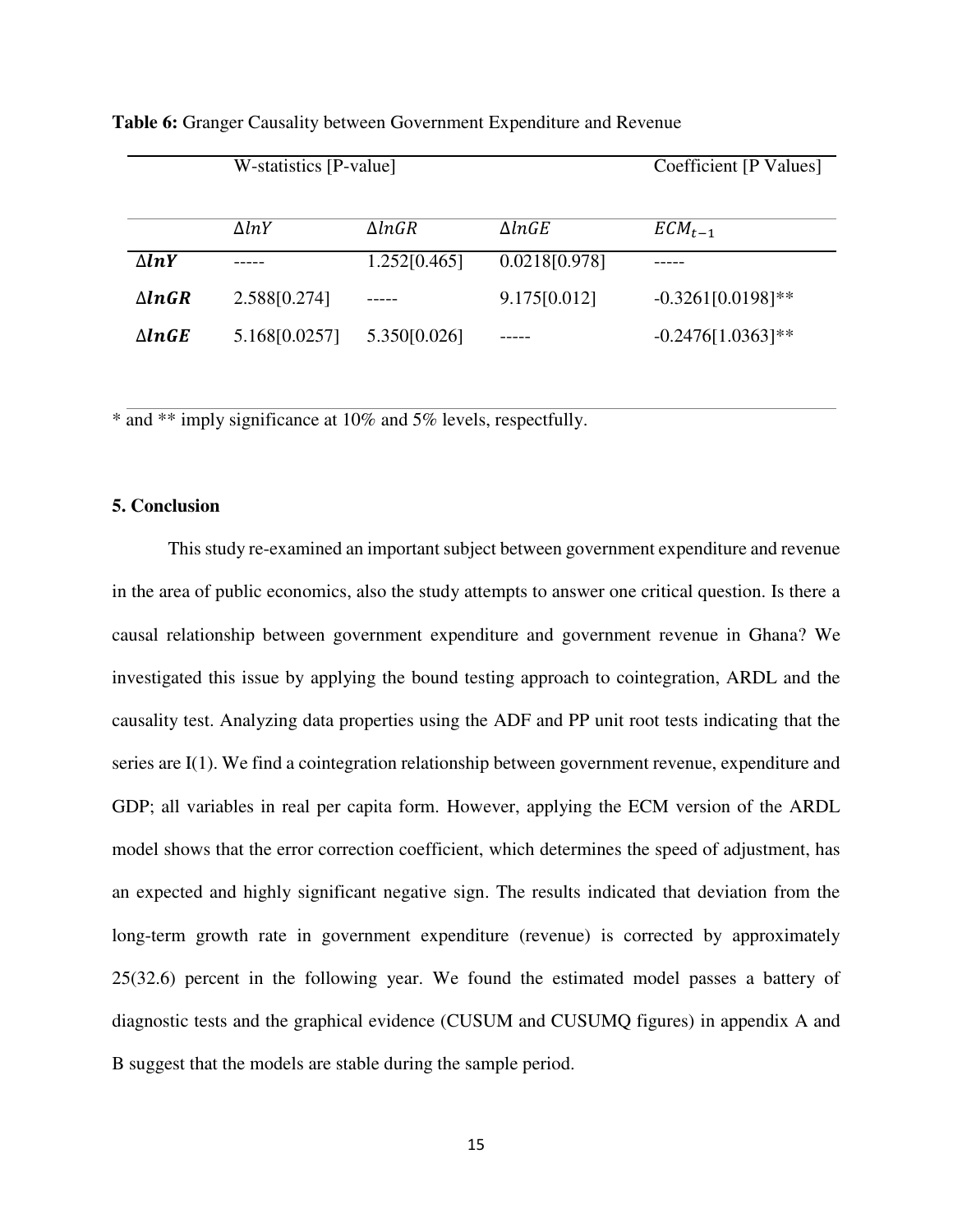The policy implication of the results suggests that there is interdependence relation between government expenditure and revenue. The government makes its expenditures and revenues decision simultaneously. Under this scenario, the fiscal authorities of Ghana should try to increase revenues and decrease expenditures simultaneously in order to control the budget deficits. In addition, the bidirectional causality between government expenditure and revenues might complicate the government's efforts to control the budget deficit.

 The policy recommendation for Ghana can be summarized as follows. In order to achieve fiscal sustainability, government expenditures should be re-examined with the view to assess (i) their contribution to an efficient allocation of resources within the economy and (ii) their potential to finance growth enhancing spending categories (such as infrastructure, research and development, education, and health). Secondly, the government should seek ways to re-order the intertemporal relationship between expenditures and revenues in a way consistent with the country's revenue mobilization potential. This could pave the way for a sound medium-term budgeting framework and help the government to control its expenditures rather than increasing its fiscal revenues, thus reestablishing fiscal discipline without jeopardizing the accumulation of factors and affecting the country's long-term growth potential.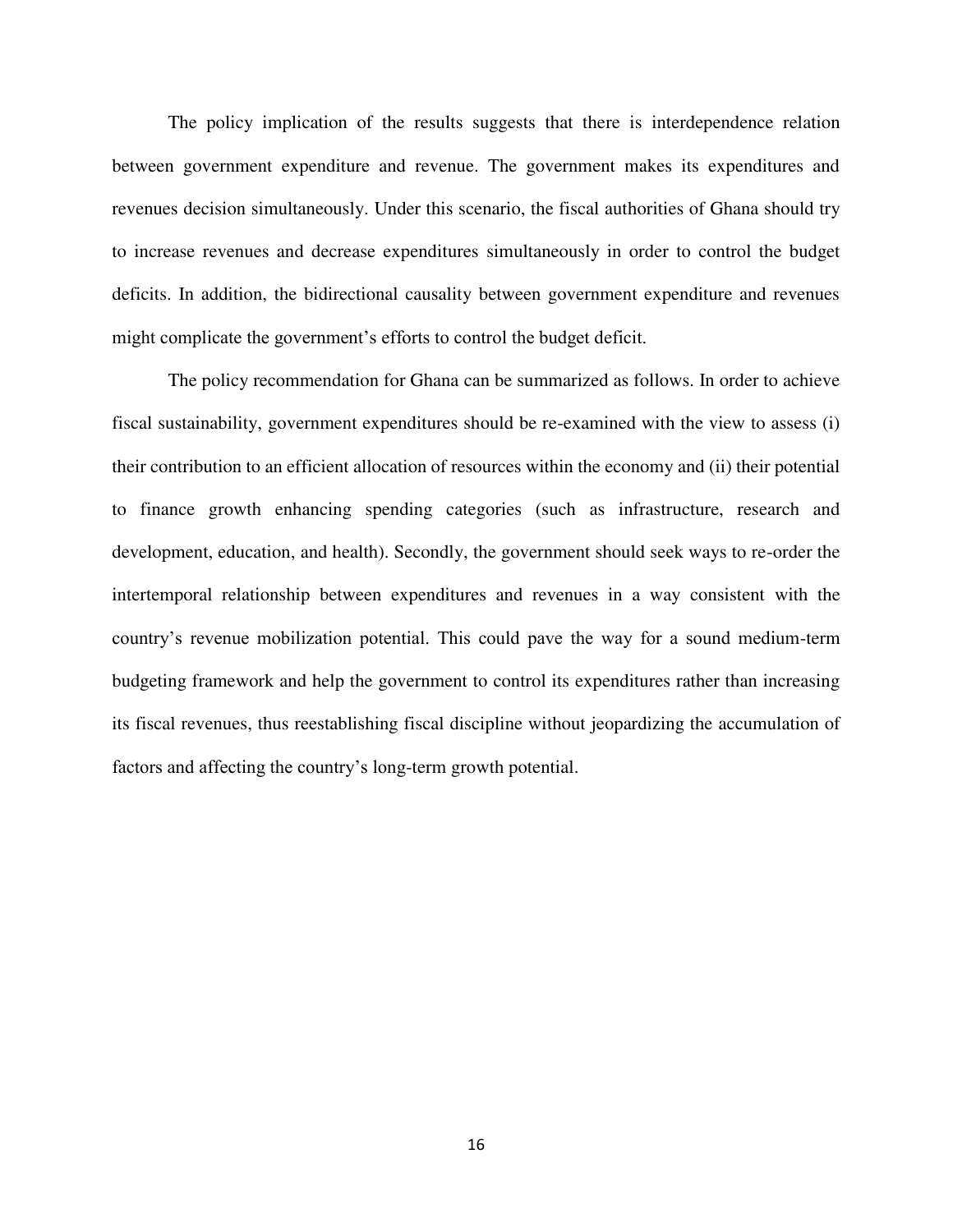## **References**

Afonso, A. and Rault, C., (2009). Bootstrap Panel Granger-Causality between Government Spending and Revenue in the EU. *Economics Bulletin*, 29(4), pp. 2542-2548.

Anderson, W., Wallace, M.S., & Warner, J.T. (1986) Government Spending and Taxation: What Causes What? *Southern Economic Journal,* 52: 630-639.

Aslan, M. and Taşdemir M., (2009). Is Fiscal Synchronization Hypothesis Relevant for Turkey? Evidence from Cointegration & Causality Tests with Endogenous Structural Breaks. *Journal of Money, Investment and Banking*; Issue 12, pp. 14-25.

Baghestani, H., & Mcnown, R., (1994). Do Revenue or Expenditure Respond To Budgetary Disequilibria? *Southern Economic Journal*, 61(2): 311-322.

Banerjee, A., Dolado, J., Galbraith, J. W., & Hendry D. F., (1993). *Cointegration, Error Correction and the Econometric Analysis of Non-Stationary Data*, Oxford: Oxford University Press.

Banerjee, A. J., Dolado, J. J., & Mestre, R., (1998). Error Correction Mechanism Tests for Cointegration in Single Equation Framework. *Journal of Time Series Analysis,* 19(3), pp. 267-283.

Blackley, P. (1986). Causality between revenues and expenditures and the size of the Federal budget. *Public Finance Quarterly*, 14: 139-156.

Bohn, H. (1991). Budget Balance through Revenue or Spending Adjustment: Some Historical Evidence for the United States. *Journal of Monetary Economics,* 27: 335-359.

Buchanan J.M. & Wagner R.W. (1978); Dialogues concerning Fiscal Religion; Journal of Monetary Economics, 4, 627-636.

Carneiro F.G., Joao, R., & Boubacar, S.B., (2005). Government Revenues and Expenditures in Guinea-Bissau: Causality and Cointegration. *Journal of Economic Development*, 30(1): 107-117.

Chang, T., & Chiang, G. (2009). Revisiting the Government Revenue-Expenditure Nexus: Evidence from 15 OECD Countries Based On the Panel Data Approach. *Czech Journal of Economics and Finance,* 59(2): 165-172.

Chang, Tsangyao & Yuan-Hong H., (2002). A Note on Testing "Tax-and-Spend, Spend-and-Tax or Fiscal Synchronization": The Case of China. *Journal of Economic Development*, 27(1): 151- 160.

Cheng, Benjamin S. (1999). *Causality between Taxes and Expenditures: Evidence from Latin American Countries,* Vol. 23, No. 2, 184-192.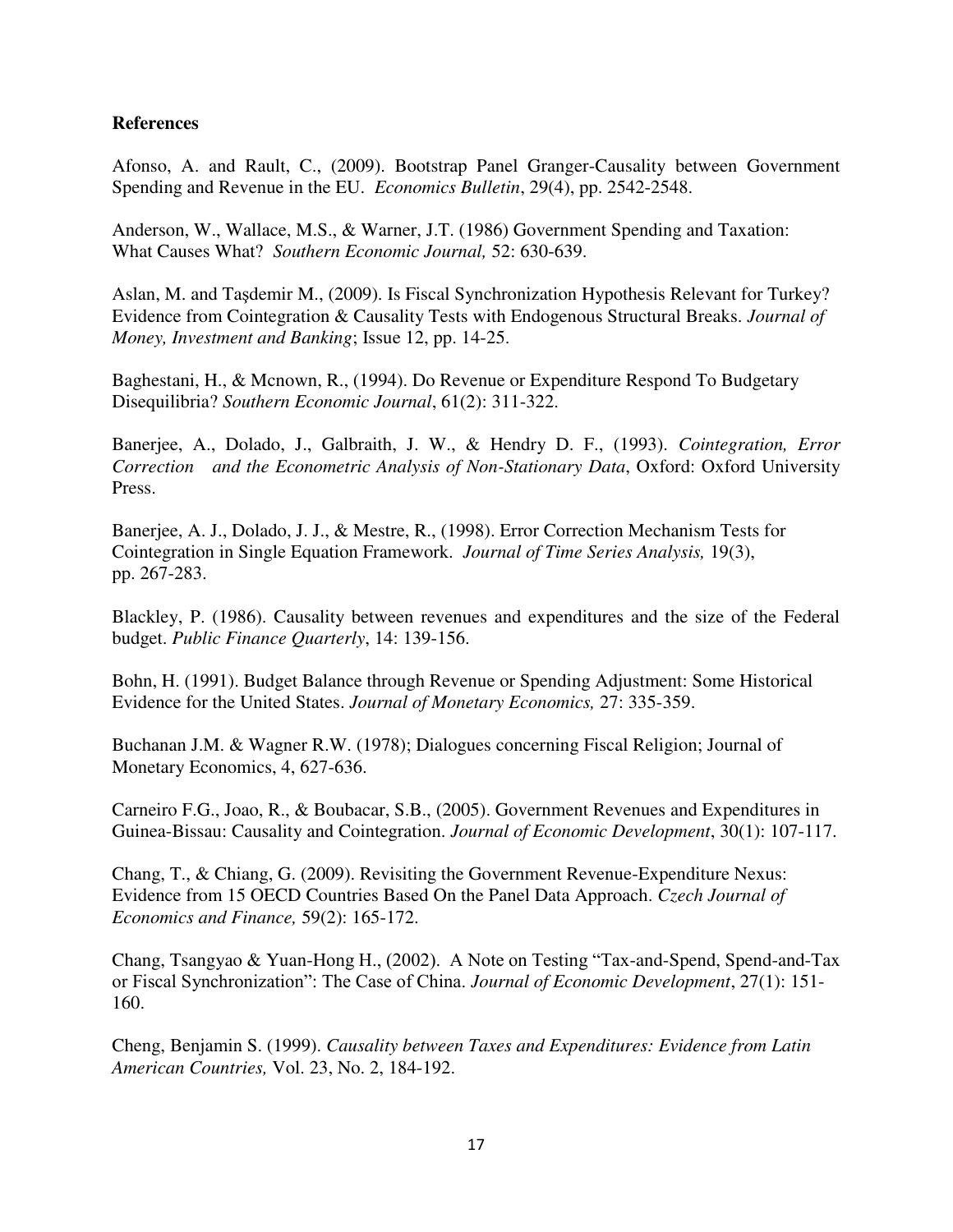Darrat A. F. (1998). Tax and Spend, or Spend and Tax: An Inquiry into the Turkish Budgetary Process; Southern Economic Journal; 1998, 64(4), 940-956.

Eita, J.H., & Mbazima, D. (2008). The Causal Relationship between Government Revenue and Expenditure in Namibia" *MPRA Paper,* No. 9154.

Engle, R. F., Granger, C. W. J. (1987). "Co-integration and Error Correction: Representation, Estimation, & Testing," Econometrica, 55, 251–276.

Ewing, B.T., & Payne, J.E. (1998) "Government Revenue-Expenditure Nexus: Evidence from Latin America." Journal of Economic Development, 23(2): 57-69.

Fasano, U. & Wang, Q., (2002). Testing the Relationship between Government Spending and Revenue: Evidence from GCC Countries. IMF Working Paper WP/02/201.

Friedman, M (1978). *Limitations of Tax Limitation*, Policy Review, 7-14

Hoover K.D., & Sheffrin S.M., (1992). Causation Spending and taxes: Sand in the sand box or tax collector for the welfare state? American Economic Review, 82: 225-248

Jones, J.D. & Joulfaian, D. (1991). Federal government expenditures and revenues in the early years of the American Republic: Evidence from 1792 to 1860. *Journal of Macroeconomics,* 13(1): 133-155.

Keho, Y. (2010). Estimating the growth-maximizing tax rate for Cote D'Ivoire: Evidence and implications. *J. Econ. Int. Finance , 2*, 164--174.

Li, X., (2001). Government Revenue, Government Expenditure and Temporal Causality: Evidence from China." *Applied Economics*, 33(4): 485-497.

Meltzer, Allan. H., & Richard, S.F., (1981). A Rational Theory of the Size of the Government. *The Journal of Political Economy*, 89(5): 914-927.

Moalusi, Daniel K. (2004). Causal Link between Government Spending & Revenue: A Case Study of Botswana. Fordham Economics Discussion Paper Series, Number dp2007-07.

Musgrave, Richard A. (1966). Principles of Budget Determination. In A. H. Cameron & W. Henderson (Eds.), *Public* Finance*: Selected Readings* (Pp. 15-27). New York: Random House.

Narayan, P. K., Smyth, R., (2005). The Residential Demand for Electricity in Australia: An Application of the Bounds Testing Approach to Cointegration. Energy Policy 33, 467–474.

Narayan, P. K., (2005). Government Revenue and Government Expenditure Nexus: Empirical Evidence from Nine Asian Countries', *Journal of Asian Economics,* 15(6), pp. 1203-1216.

Narayan, P.K., & Narayan, S. (2006). Government Revenue and Government Expenditure Nexus: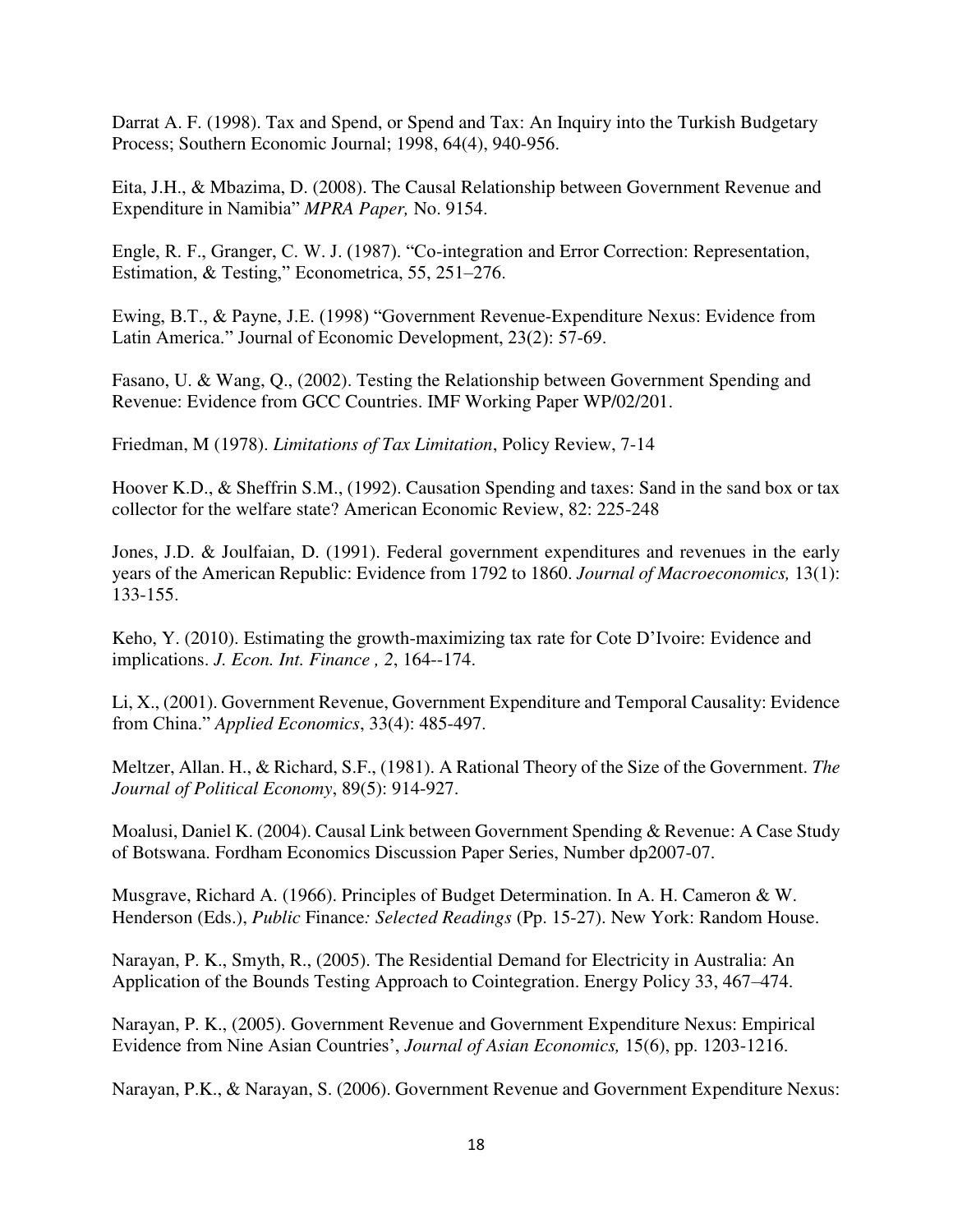Evidence from Developing Countries. *Applied Economics*, 38(3): 285-291.

Nyamongo, M.E., Sichei, M.M., & Schoeman, N. J., (2007). Government Revenue and Expenditure Nexus in South Africa. *South African Journal of Economic and Management Sciences*, 10(2): 256-268.

Odhiambo, N. M. (2009). Energy Consumption and Economic Growth Nexus in Tanzania: An ARDL Bounds Testing Approach. Energy Policy 37 (2), 617–622.

Odhiambo, N. M. (2014). Energy Dependence in Developing Countries: Does the Level of Income Matter? Atlantic Economics Journal 42:65-77

Payne, J. E., (1998). Tax-Spend Debate: Time Series Evidence from State Budgets', *Public Choice*, 95(3-4), pp. 307-20.

Peacock, Alan T. & Wiseman, J. 1961. *The Growth of Public Expenditure in the United Kingdom*. Princeston, NJ: Princeton University Press for the National Bureau of Economic Research.

Pesaran, M. H., & Shin, Y. (1999). An Autoregressive Distributed Lag Modeling Approach to Cointegration Analysis. In S. Strom (Ed.), Econometrics & Economic Theory in the  $20<sup>th</sup>$  Century: The Ragnar Frisch Centennial Symposium, Cambridge: Cambridge University Press.

Pesaran, M. H., Shin, Y. C., & Smith, R. (2001). Bound Testing Approaches to the Analysis of Level Relationships: Journal of Applied Econometrics 16, 289–326.

Ram, R. (1988). Additional Evidence on Causality between Government Revenue and Government Expenditure. *Southern Economic Journal*, 58: 763-769.

Ross, Kevin L. & James E. Payne (1998). A Reexamination of Budgetary Disequilibria," Public Finance Review 26(1) 67–79.

Shah, A. & Baffes, J. (1994) "Causality and co-movement between taxes and expenditure: Historical evidence from Argentina, Brazil & Mexico", *Journal of Development Economics*, 44: 311-331.

Wolde-Rufael, Y., (2008). The Revenue-Expenditure Nexus: The Experience of 13 African Countries. *African Development Review*, 20(2): 273-283.